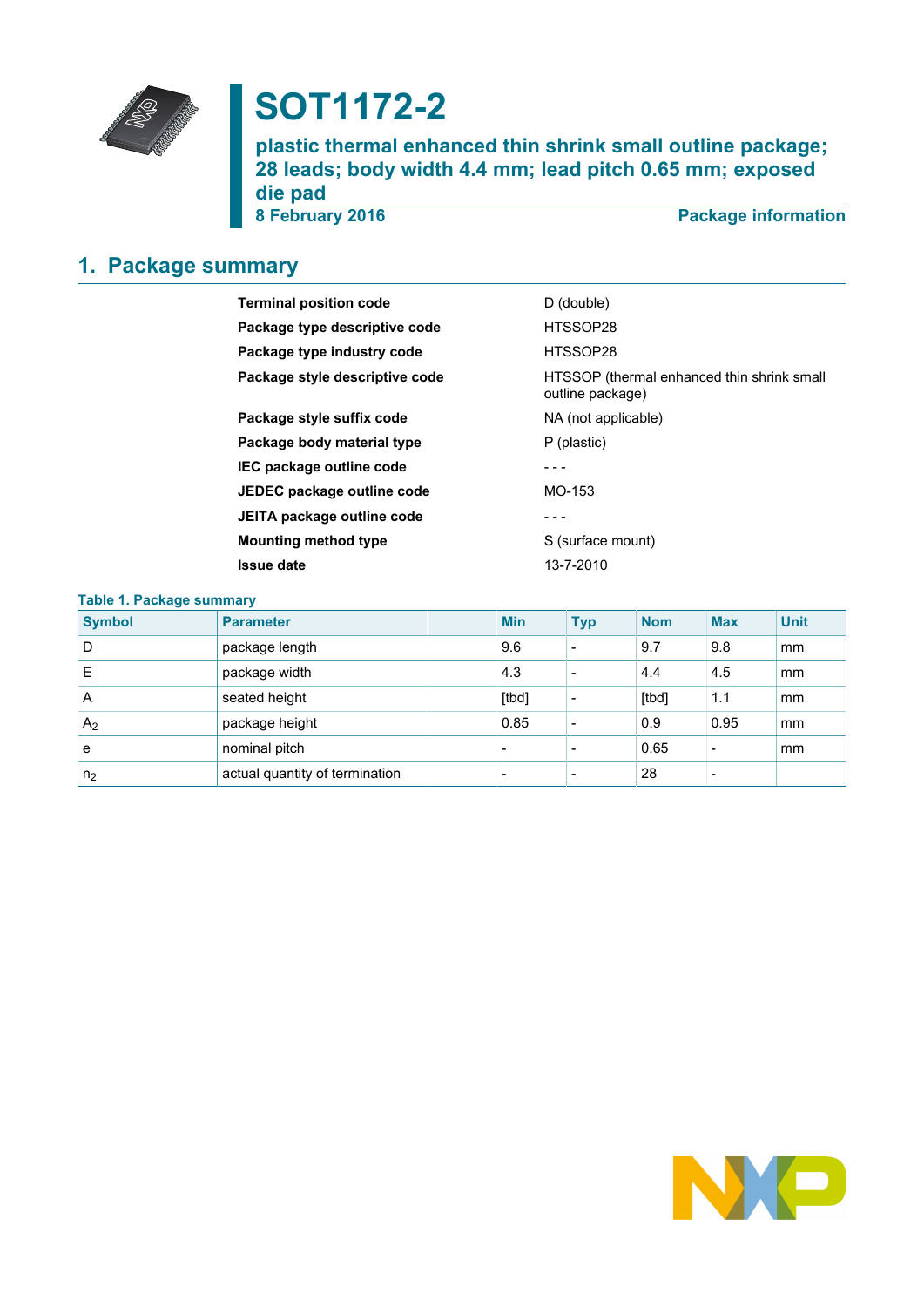## <span id="page-1-0"></span>**2. Package outline**

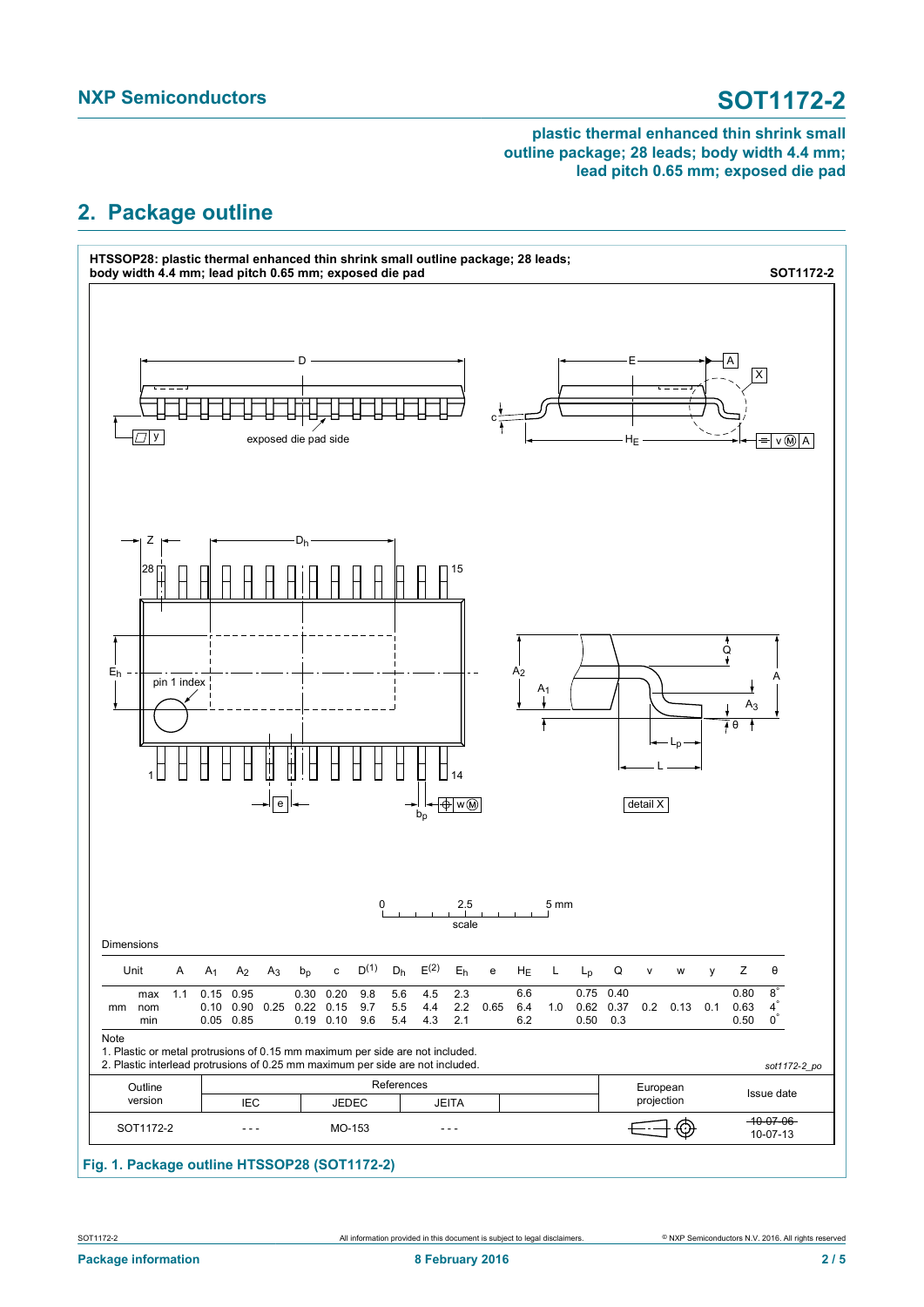## <span id="page-2-0"></span>**3. Soldering**



**Fig. 2. Reflow soldering footprint for HTSSOP28 (SOT1172-2)**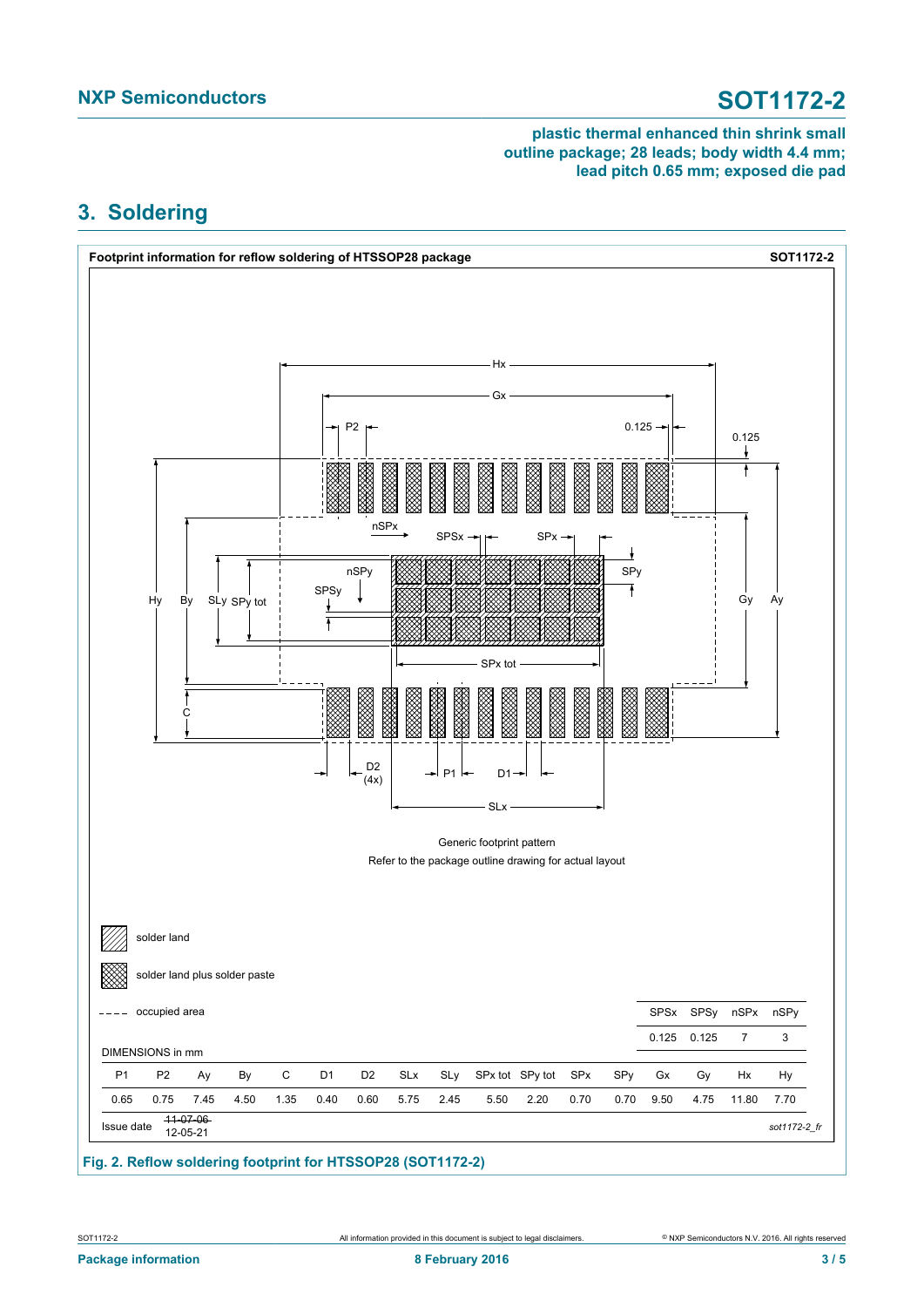### <span id="page-3-0"></span>**4. Legal information**

### **Disclaimers**

**Limited warranty and liability** — Information in this document is believed to be accurate and reliable. However, NXP Semiconductors does not give any representations or warranties, expressed or implied, as to the accuracy or completeness of such information and shall have no liability for the consequences of use of such information. NXP Semiconductors takes no responsibility for the content in this document if provided by an information source outside of NXP Semiconductors.

In no event shall NXP Semiconductors be liable for any indirect, incidental, punitive, special or consequential damages (including - without limitation lost profits, lost savings, business interruption, costs related to the removal or replacement of any products or rework charges) whether or not such damages are based on tort (including negligence), warranty, breach of contract or any other legal theory.

Notwithstanding any damages that customer might incur for any reason whatsoever, NXP Semiconductors' aggregate and cumulative liability towards customer for the products described herein shall be limited in accordance with the *Terms and conditions of commercial sale* of NXP Semiconductors.

**Right to make changes** — NXP Semiconductors reserves the right to make changes to information published in this document, including without limitation specifications and product descriptions, at any time and without notice. This document supersedes and replaces all information supplied prior to the publication hereof.